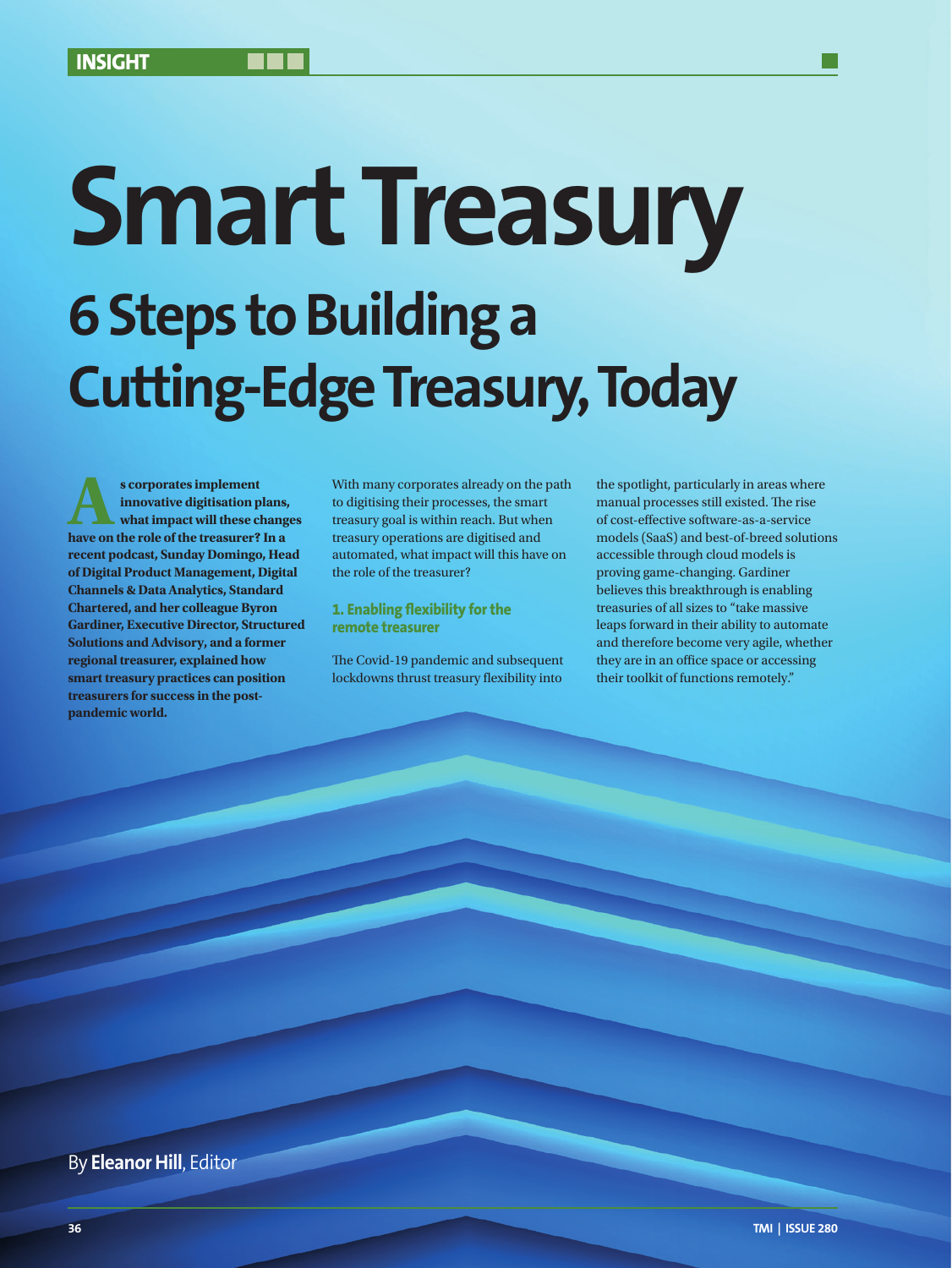Corporates have also reached out to their banking partners for support during this transition to remote working. Domingo notes that there are two key areas where banks can help: "The first is timely access to information. Achieving transparency on your cash position across your multiple entities and different markets to effectively manage liquidity across the group is critical, particularly as markets become increasingly volatile. The other key area is dealing with exceptional events to manage risk. Treasurers not only requires timely information, they also need to be able to respond quickly and take action. Digital access to banking services for treasurers is vital therefore – and this goes beyond visibility tools into smart solutions such as data analytics."

### **2. Leveraging the connectivity impact on working capital**

The tools Domingo mentions are not just proprietary anymore, but enable connections to multiple banks. Treasury technology providers such as SAP are providing multi-bank connectivity solutions for their corporate clients, while banks and fintechs now provide application programming interfaces (APIs) that give companies the ability to connect different types of enterprise resource planning (ERP) environments to their banks. Domingo elaborates: "This offers corporates access to smart solutions that provide transparency and greater efficiency in managing their financial accounting processes, payments, and receivables – through automation."

Leveraging data feeds and API connectivity, both from internal and external systems and in real time, is going to enable treasury to improve its ability

to forecast the working capital needs of the business, as well as providing valuable additional insights around the management of working capital, in a more dynamic fashion. Gardiner comments: "Looking ahead to treasury in 2030, you could see a working capital optimisation tool that not only determines the optimal working capital mix but also suggests trade execution and fund movements, and possibly even supply chain finance transactions. If you combine RPA [robotic process automation] and AI [artificial intelligence] with this, it may be possible to automate decisions and take actions within predefined thresholds. Currently there is some cultural resistance to taking this leap, but it is possible."

### **3. Building data-driven treasury best practices**

The trend towards treasury digitisation also provides banks with an opportunity to give their corporate clients access to an array of transactional and account information. Domingo notes: "Our corporates are looking to leverage data-driven insights to benchmark best practices. They can compare metrics such as STP [straight-through processing] rates and payment processing times across their different entities. They can use this data to further drive strategy towards centralisation, standardisation and harmonisation. Data analytics give treasurers the ability to understand their operating health, manage their funds with actionable insights, and get clear visibility into their cash positions."

A data-driven approach is particularly effective in tackling cash flow forecasting. Historically, the effort to address this has been in building from the granular

66

*Another area primed for treasurers to leverage data insights is supply chain management – especially supplier payments and invoices.*

up, trying to get the consolidated view from going deep into the ERP, searching the tables and extracting the data. Automation offers treasurers a simpler path to accurate forecasting. Says Gardiner: "If you can structure the data in a way that allows it to be 'interrogated', and extract insights from it, you can build a model with some machine learning and AI involved. This enables accurate forecasting on the back of historical data - with a high degree of automation and very little manual effort, thanks to data analytics."





**SUNDAY DOMINGO**

**Head of Digital Product Management, Digital Channels & Data Analytics, Standard Chartered**